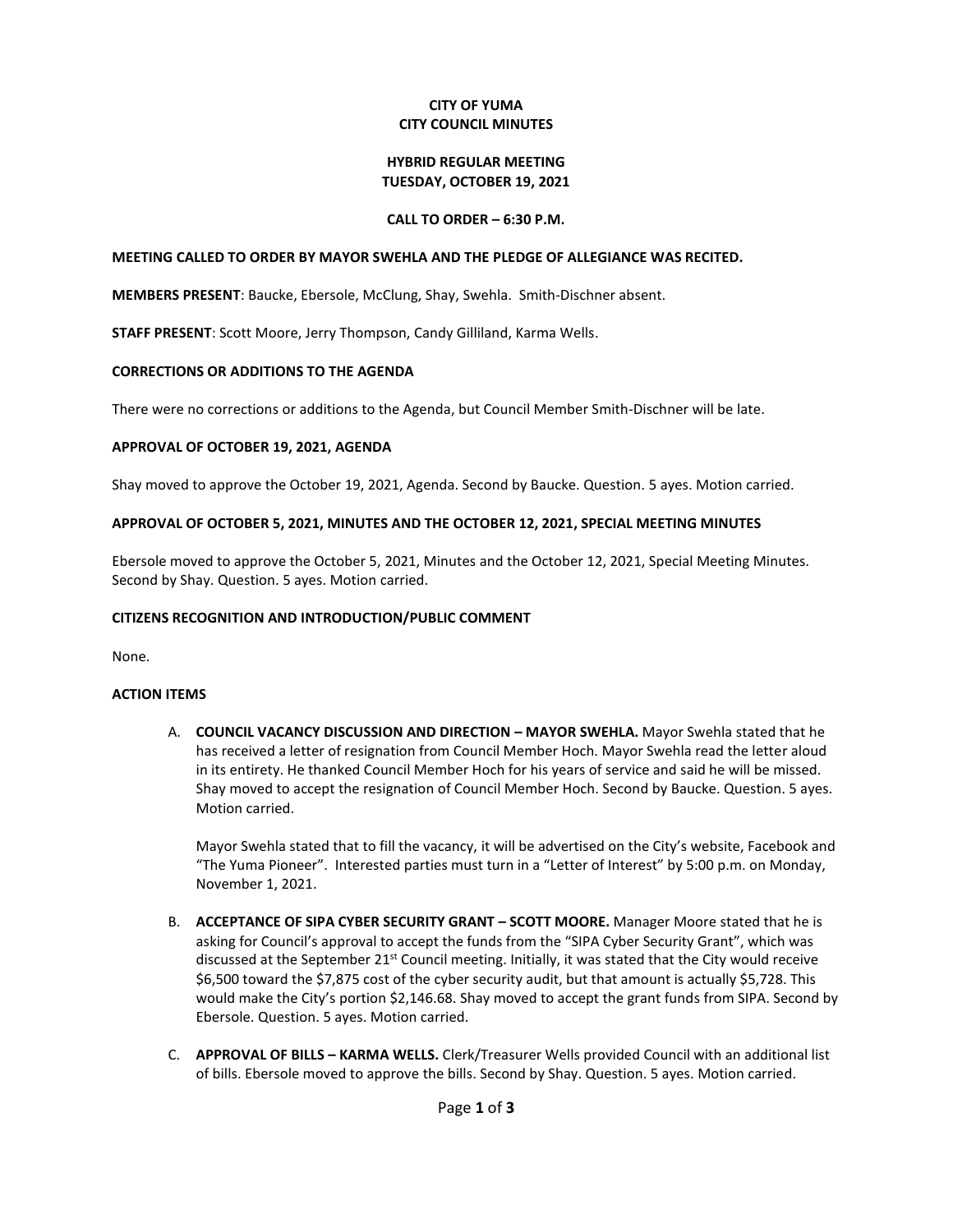D. **PURCHASES IN EXCESS OF \$5,000 – SCOTT MOORE.** Manager Moore stated that he has received the invoice from Yuma County Economic Development asking the City for the \$10,000 contribution which was included in the 2021 budget. Shay moved to approve the \$10,000 contribution to YCED. Second by Ebersole. Question. 5 ayes. Motion carried.

## **ADDITIONAL BUSINESS**

None.

**REPORTS**

## **CITY MANAGER, SCOTT MOORE**

Manager Moore stated that the newest street sweeper is broke down again, due to a bearing not being greased which caused a plate to be damaged. The cost to replace that part is \$17,000. They are trying to see if Jim Andrews can fabricate that plate for less money. The sweeper is down until that part can be replaced. The old Pelican sweeper is being used for now and the yellow sweeper is being used exclusively for leaves.

Manager Moore also stated that the Vactor sewer cleaning truck is out for repairs. There were some issues with it and it is still under the 6 month warranty, so it has been sent to Denver to fix those issues. It will hopefully be back later this week. We do have an agreement in place with a firm out of Brush if any emergency sewer situations come up.

# **CITY CLERK/TREASURER, KARMA WELLS**

Clerk/Treasurer Wells provided Council with the Sales Tax Report.

# **CHIEF OF POLICE, JERRY THOMPSON**

None.

# **CITY COUNCIL REPORTS**

McClung

• Council Member McClung stated that he will be attending the Landfill Board meeting. They have already determined that there is no cash available for capital outlay. They are currently renting an operator and scraper from the County. He is expecting that there will be some type of fee increase in 2022.

Ebersole

- Council Member Ebersole stated that he took part in an event put on by the Resource Center on Sunday. It was a health fair for both humans and animals. He stated that he worked with the animals. They treated over 60 animals. Twenty-seven dogs and three cats received their license with the City. People from surrounding communities also took part in the event.
- Manager Moore added that Quality Farm & Ranch donated \$250 toward the City licenses and he expressed his thanks to them for that.

Shay

• Mayor Pro-Tem Shay stated that he will be attending the NECALG meeting in Fort Morgan tomorrow and will report at the next City Council meeting.